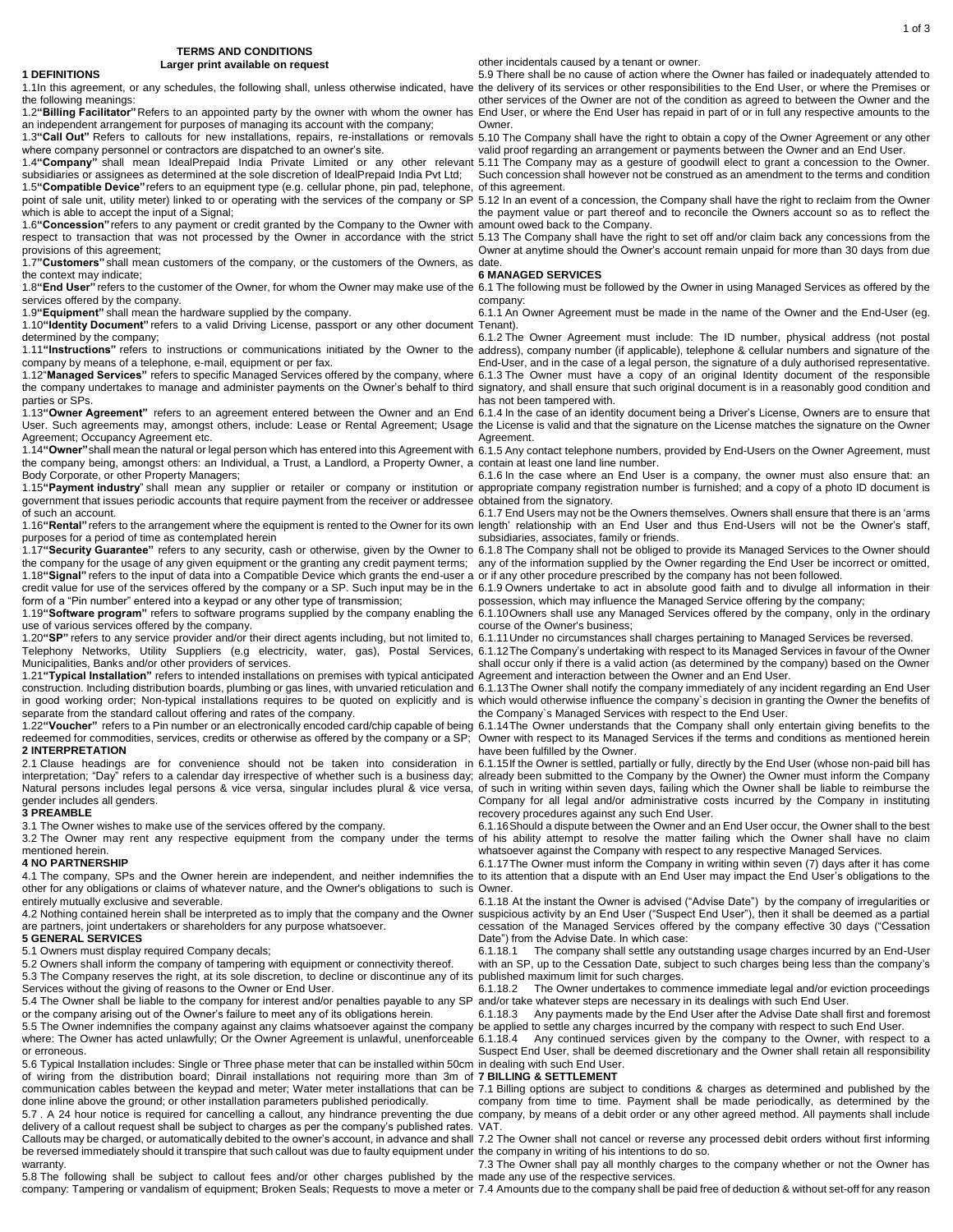whatsoever, the Owner shall not withhold any payment due for any reason whatsoever.

7.5 Failure on the part of the Owner to pay its account with the Company shall result in the Company parties hereto. not being obliged to meet any of its obligations to the Owner. 7.6 Should the Owner's account be in arrears then any right granted to the Owner after that date,

will be of no force and effect and the Company shall accordingly be exempt from its obligations. 7.7 Overdue amounts shall attract interest at the rate chosen by the company & permitted by

law, compounded monthly from the date of default to the date of payment. 7.8 Failure on the part of the Owner to pay its account within 10 days of due date shall entitle or end user.

the company, without notice & without causing any liability to it whatsoever: To seize any of its 13.7 Where funds are collected by the Company, on behalf of the Owner in lieu of the payment equipment; and/or suspend any or all its services to the Owner; and/or retain any or all amounts industry or utility provider, in the event where any dispute or deficiency arises for any reason paid to it; and/or retain any other credits due to the Owner which the company may hold in its or by any party whatsoever, the Owner acknowledges that he shall not be entitled to any such possession; and/or to claim rental for the full term of this agreement; and/or to claim the full and amounts if such amounts exceed any third party provider's bill or as is permitted by Law. immediate payment of any outstanding installments; and/or claim damages or any other costs **14 EQUIPMENT and SOFTWARE** involved in the recovery of its equipment.

7.9 The company shall provide account status to the Owner by email or via a Website or any received the equipment, the Owner shall be deemed to have received the equipment in good other method as the company may deem fit.

7.10 The Company shall: Reserve the right to withhold any credits due to an Owner should his 14.2 All risks including destruction or loss shall pass to the Owner upon delivery. account not be up to date; Be entitled to set-off all moneys owing to it from any moneys owing 14.3 Unless purchased and fully paid for by the Owner, ownership of any supplied Equipment to the Owner; Be entitled to charge the Owner any cash handling fee and/or other banking fees shall vest with the company and shall be returned at the Owner's own cost and expense, within and/or other administration costs that are incurred by the company.

7.11 Upon termination of the agreement for any reason, all amounts owed by the Owner to the of any items not in good working order and condition. company shall become immediately due & payable.

7.12 Should the Owner fail to return any goods supplied by the company on termination of this the Owner shall be held liable for any unauthorised copying or modifications thereto. agreement then, in addition, and without prejudice, to any other claims the company may have, 14.5 The company shall be entitled to charge the Owner any relevant costs incurred for the Owner shall be liable to continue to pay the fees to the company as if this agreement had reinstalling or configuring any equipment or software program in the event that failure was the not been so terminated.

7.13 Should the Owner submit dishonoured accounts by End Users, for debt collection:- then 14.6 Should any supplied equipment be damaged, lost or stolen the Owner shall bear the costs the Company shall charge the Owner a collection fee of upto 15% on any such recovered of replacement thereof. amount, irrespective of whether recovered payments are made to the Company or the Owner. 14.7 The Owner shall be obliged to take whatever steps may be necessary to prevent the 7.14 The Owner hereby appoints the Company as its agent in processing any debit instructions destruction or loss of any equipment or goods received from the company and shall insure such to the bank account of a defaulting End User for the purposes of recovering unpaid bills owing and do everything necessary to comply with the terms and conditions of such insurance policy. to the Owner

7.15 An appointment of a billing facilitator by the Owner shall entitle such facilitator to give they are intended by the company and shall not carry out any repairs or modifications, neither instructions as to the management of the Owner's account with the company including (but not shall he sell, transfer, hire or pledge any such items. limited to) any directives regarding any disbursements thereof. In the event of any conflict 14.9 The Owner undertakes to promptly inform the company in writing on the occurrence of arising from any submitted instructions, the owner shall hold the company harmless and the any malfunction, failure or electronic damage to any of the company's equipment or software. owner acknowledges that the instructions submitted by the billing facilitator shall prevail. In the 14.10 The company shall have the right to improve, repair or replace its equipment or software event of cessation or change of an appointment of a billing facilitator, the company may be program or supporting networks without the incurring of any liability to the Owner. entitled to request confirmation of such in writing from a respective billing facilitator/s.

## **8 FORCE MAJEURE**

in or prevention of performance of the company's obligations due to any cause, the adverse program or any part thereof. effects of which the Company could not and cannot reasonably & practically avoid in the 14.13 The Owner shall at all reasonable times permit the company or its representative to ordinary conduct of the Company's business.

# **9 LEGAL ACTION**

9.1 The Owner hereby grants the Company the right to institute any legal action of whatsoever are installed with the intentions that these shall remain movable and that they shall under no nature against any End User in the recovery of due amounts or if fraudulent activity is circumstances accede to any property. suspected. Such legal action shall be conducted in the name of the Owner as the plaintiff in the 14.15 Any Equipment or software program given by the company to the Owner shall be kept at action.

9.2 The Owner hereby nominates the Company as its agent in instituting any debits against **15 AMENDMENTS AND NOTICES** any bank account of a defaulting End User for the purposes of recovering unpaid amounts due 15.1 The company may amend or substitute any terms & conditions of this agreement and/or any to the Owner

9.3 The Owner hereby undertakes to give the Company its full cooperation and assistance in 15.2 A notice sent to the Owner shall be deemed to have been received by the Owner within 7 any legal action which may be instituted against a defaulting End User, including the signing of days after sending date. The Owner shall be bound by the amendments and/or substitutions affidavits and statements, giving of information, and attendance at Court, if required.

9.4 The Owner agrees that the Company shall be responsible for the costs of such recovery of the debt, and accordingly may recover the legal costs from the debtor.

# **10 DEBIT AUTHORISATION**

10.1 The Owner authorises the company and its bankers to draw against its bank account within a 7 day notice without causing any liability to the company whatsoever. whenever instructions to debit are given by the Owner to the company.

10.2 Instructions to debit shall be irrevocable and the Owner acknowledges that it shall under company as described herein. no circumstances whatsoever reverse, cancel or stop any payment related to any such debit 15.5 The charges payable by the Owner to the company for use of the various services offered instructions.

# **11 TRANSMISSION INDEMNITY**

against any claim whatsoever arising out of any submitted instructions.

# **12 DAMAGES**

12.1 The company is hereby exempted from and shall not be liable under any circumstances the company, be influenced by any directive of an SP or agreement between the company and whatsoever to the Owner for any loss, damage, whether indirect, consequential or otherwise, a SP (or any other third party) then the company shall be entitled to amend or substitute the or for any loss, profits of other special damages of any kind whether within the contemplation terms and conditions of this agreement so as to reflect such with immediate effect and without of the parties or not, as the Owner may suffer as a result of any breach by the company of any notice to the Owner. of its obligations under this agreement or otherwise howsoever arising.

12.2 The Owner indemnifies the company against any action for damages or otherwise changes in the policies of any respective SP, resulting in an increase to the company in the (resulting as a direct or indirect consequence of the company's performance) brought against cost of providing or maintaining its service as described in this agreement, the company shall it, by a customer, and/or a SP, and/or an end user and/or any other party.

# **13 DISPUTES**

Court, or a High Court that the company may elect, notwithstanding that the amount in issue new terms. may exceed the jurisdiction of such Court, and the Owner hereby consents to the jurisdiction 15.10 Renewal of agreements and/or the additions of more Company services or installations thereof.

13.2 The Owner shall be liable for all legal costs (including attorney and client costs) incurred agreement. by company in enforcing its rights in this agreement as well as for expenses incurred by 15.11 The address given in the Application shall be the Owner's chosen address for legal company in exercising any rights arising out of breach of the Owner's obligations herein notices unless otherwise indicated in writing. including but not limited to collection charges and/or tracing fees.

13.3 Queries by Owners regarding the accuracy or activity of their account with the company **17 TERM, FEES & CANCELLATION** or regarding any reports provided by the company, must be submitted in writing no later than 17.1 In the case where the owner has purchased outright the Equipment from the 30 days after the due date, failing which the Owner shall have no right to ventilate any query in Company and the Company has not subsidized any of the installation thereof, then: respect thereof.

company's auditors who shall act as an expert and whose decision shall be final and binding on the

13.5 Any performance or non- performance by the Company or a SP and/or any other party shall in no way effect the Owner's obligations to the company, and the Owner shall not use such performance or non-performance as a defense against the company.

13.6 The Owner undertakes that it shall under no circumstances refund an End User for a Voucher but shall refer the matter to the company or an SP for resolution with such customer

14.1 Should the Owner not notify the company otherwise in writing within seven days of having order and condition, operating to the Owner`s satisfaction.

14 days after termination of this agreement. The Owner shall be liable for the replacement costs

14.4 Ownership and copyright to any software program shall vest solely with the company and

result of the Owner's responsibility.

14.8 The Owner agrees to use any supplied hardware or software for the purposes for which

14.11 Equipment and/or program software shall be operated at the Owner's cost.

8.1 The Company shall not be liable for any loss suffered by any party arising out of any delay company for the operations or maintenance of any provided equipment and/or software 14.12 The Owner shall comply with the specifications, instructions and recommendations of the

inspect the equipment and/or software program.

14.14 The Owner admits and agrees that any Equipment or program software are movable and

the given address as notified by the Owner and agreed to by the company in writing.

charges by giving a 30 day notice addressed to the Owner.

unless the company has been notified otherwise in writing within 7 days after receipt of notice. 15.3 Should any amendment be of a material nature such that it is unacceptable to the Owner, following such written notice by the Owner to the company, the company shall be entitled to withdraw such amendment failing which the Owner will have the right to cancel this agreement

15.4 A cancellation by a Owner shall in no way effect any liability incurred by the Owner to the

by the company shall be in accordance with the rates and terms as published by the company from time to time.

11.1 The Owner acknowledges that submitted instructions are subject to delays & 15.6 Should the company issue a notice which has been issued on behalf a SP, not discrepancies. The Owner thus indemnifies and holds the company and/or its bankers harmless withstanding anything contained herein, and regardless of the contents of any such notice, such notice will become effective and binding upon the Owner immediately.

15.7 Should any of the terms and conditions of this agreement and/or any charges levied by

15.8 In the event of any change in any law or regulations or in the interpretation thereof, or any be entitled to increase the fees payments by such amount as necessary in order to recover such increased cost from the Owner.

13.1 At the option of the company any action or application arising out of this agreement, its 15.9 No amendments or substitutions shall constitute a variation of any prior obligations of the enforcement or cancellation, may be brought either: In a small claims court or a Magistrate's Owner to company, save as to where the old terms and conditions are inconsistent with the

by Owner shall automatically be bound by the latest amendments or substitutions to this

16 Owners shall ensure that they notify the company of their latest particulars & details.

17.1.1.1This agreement shall endure for a minimum period of 1 (one) month ("Initial Period")

13.4 Any dispute relating to any adjustments in fees and/or fees charged shall be referred to the and shall thereafter automatically be renewable for a further 12 Month period ("Subsequent